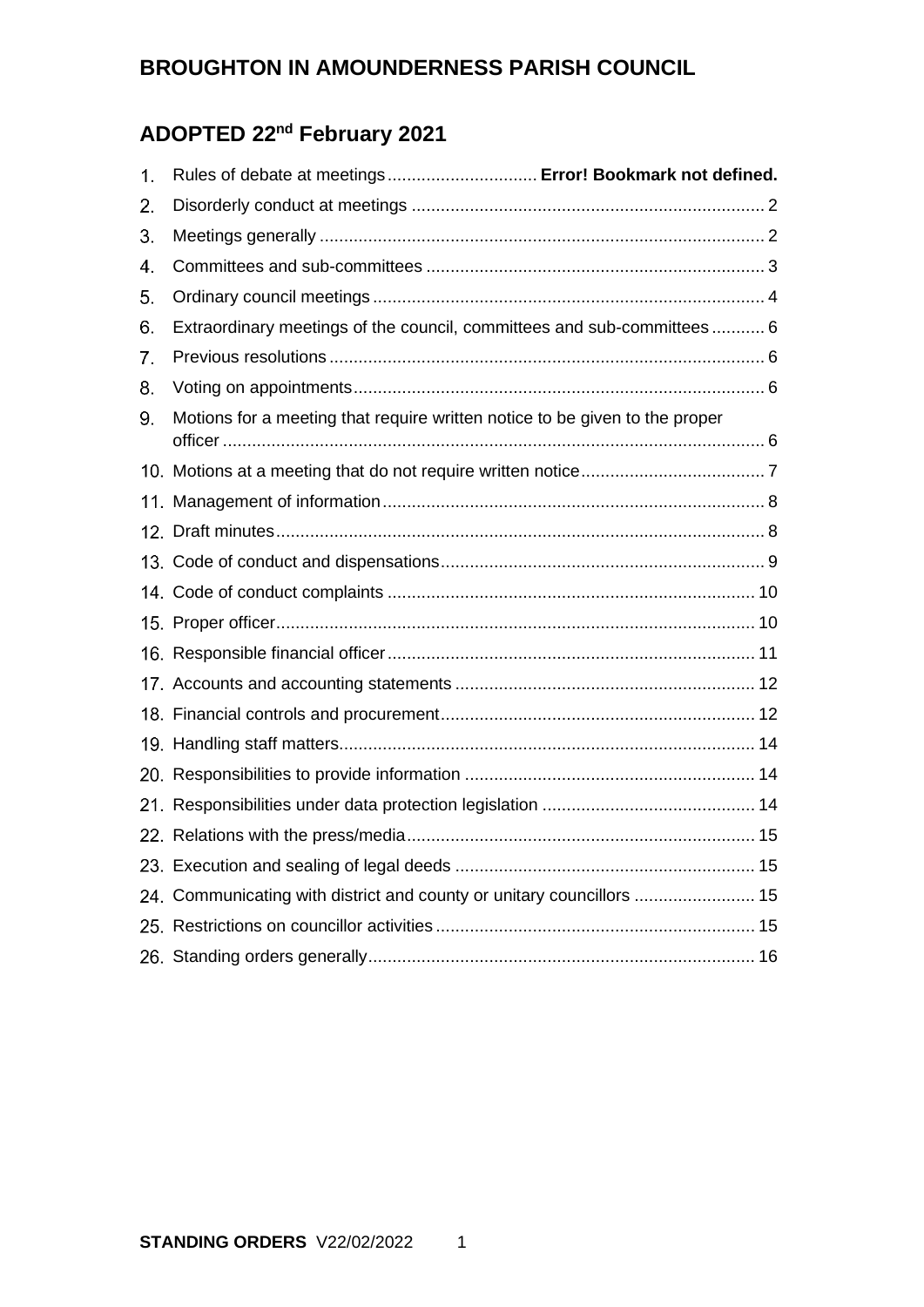#### <span id="page-1-0"></span> $\overline{1}$ . **Disorderly conduct at meetings**

- a No person shall obstruct the transaction of business at a meeting or behave offensively or improperly. If this standing order is ignored, the chairman of the meeting shall request such person(s) to moderate or improve their conduct.
- b If person(s) disregard the request of the chairman of the meeting to moderate or improve their conduct, any councillor or the chairman of the meeting may move that the person be no longer heard or be excluded from the meeting. The motion, if seconded, shall be put to the vote without discussion.
- c If a resolution made under standing order 2(b) is ignored, the chairman of the meeting may take further reasonable steps to restore order or to progress the meeting. This may include temporarily suspending or closing the meeting.

#### <span id="page-1-1"></span> $2<sub>-</sub>$ **Meetings generally**

- a **Meetings shall not take place in premises which at the time of the meeting are used for the supply of alcohol, unless no other premises are available free of charge or at a reasonable cost.**
- b **The minimum three clear days for notice of a meeting does not include the day on which notice was issued, the day of the meeting, a Sunday, a day of the Christmas break, a day of the Easter break or of a bank holiday or a day appointed for public thanksgiving or mourning.**
- c **The minimum three clear days' public notice for a meeting does not include the day on which the notice was issued or the day of the meeting.**
- d **Meetings shall be open to the public unless their presence is prejudicial to the public interest by reason of the confidential nature of the business to be transacted or for other special reasons. The public's exclusion from part or all of a meeting shall be by a resolution which shall give reasons for the public's exclusion.**
- e **Subject to standing order 3(m), a person who attends a meeting is permitted to report on the meeting whilst the meeting is open to the public. To "report" means to film, photograph, make an audio recording of meeting proceedings, use any other means for enabling persons not present to see or hear the meeting as it takes place or later or to report or to provide oral or written commentary about the meeting so that the report or commentary is available as the meeting takes place or later to persons not present.**
- f **A person present at a meeting may not provide an oral report or oral commentary about a meeting as it takes place without permission.**
- g **The press shall be provided with reasonable facilities for the taking of their report of all or part of a meeting at which they are entitled to be**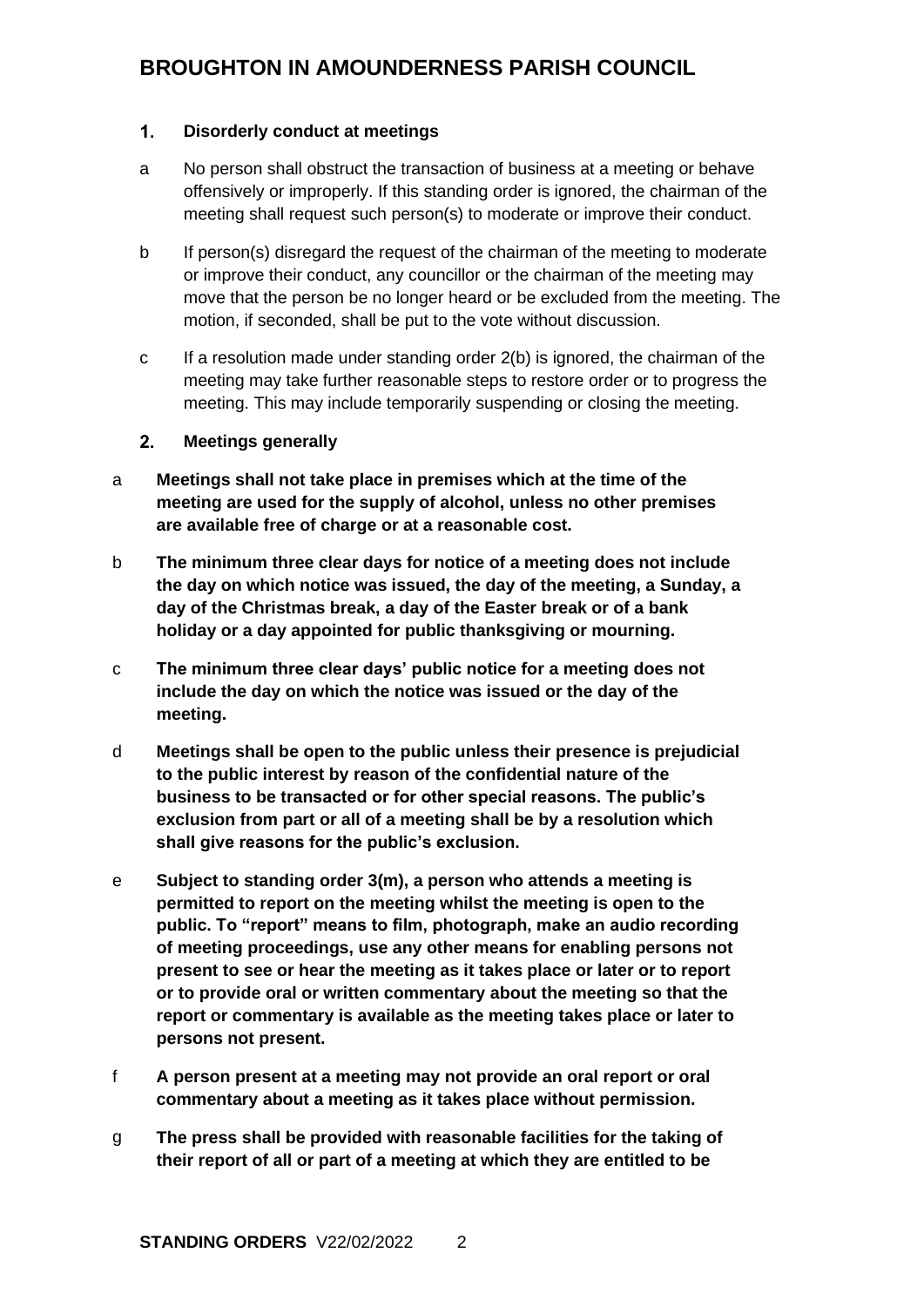**present.** 

- h **Subject to standing orders which indicate otherwise, anything authorised or required to be done by, to or before the Chairman of the Council may in his absence be done by, to or before the Vice-Chairman of the Council (if there is one).**
- i **The Chairman of the Council, if present, shall preside at a meeting. If the Chairman is absent from a meeting, the Vice-Chairman of the Council (if there is one) if present, shall preside. If both the Chairman and the Vice-Chairman are absent from a meeting, a councillor as chosen by the councillors present at the meeting shall preside at the meeting.**
- j **Subject to a meeting being quorate, all questions at a meeting shall be decided by a majority of the councillors and non-councillors with voting rights present and voting.**
- k **The chairman of a meeting may give an original vote on any matter put to the vote, and in the case of an equality of votes may exercise his casting vote whether or not he gave an original vote.**
- l **Unless standing orders provide otherwise, voting on a question shall be by a show of hands. At the request of a councillor, the voting on any question shall be recorded so as to show whether each councillor present and voting gave his vote for or against that question.**
- m **A councillor or a non-councillor with voting rights who has a disclosable pecuniary interest or another interest as set out in the Council's code of conduct in a matter being considered at a meeting is subject to statutory limitations or restrictions under the code on his right to participate and vote on that matter.**
- n **No business may be transacted at a meeting unless at least one-third of the whole number of members of the Council are present and in no case shall the quorum of a meeting be less than three.**
- o **If a meeting is or becomes inquorate no business shall be transacted**

#### <span id="page-2-0"></span> $3.$ **Committees and advisory committees**

- a Unless the Council determines otherwise, a committee may appoint a advisory committee whose terms of reference and members shall be determined by the committee.
- b The members of a committee may include non-councillors unless it is a committee which regulates and controls the finances of the Council.
- c Unless the Council determines otherwise, all the members of an advisory committee may be non-councillors.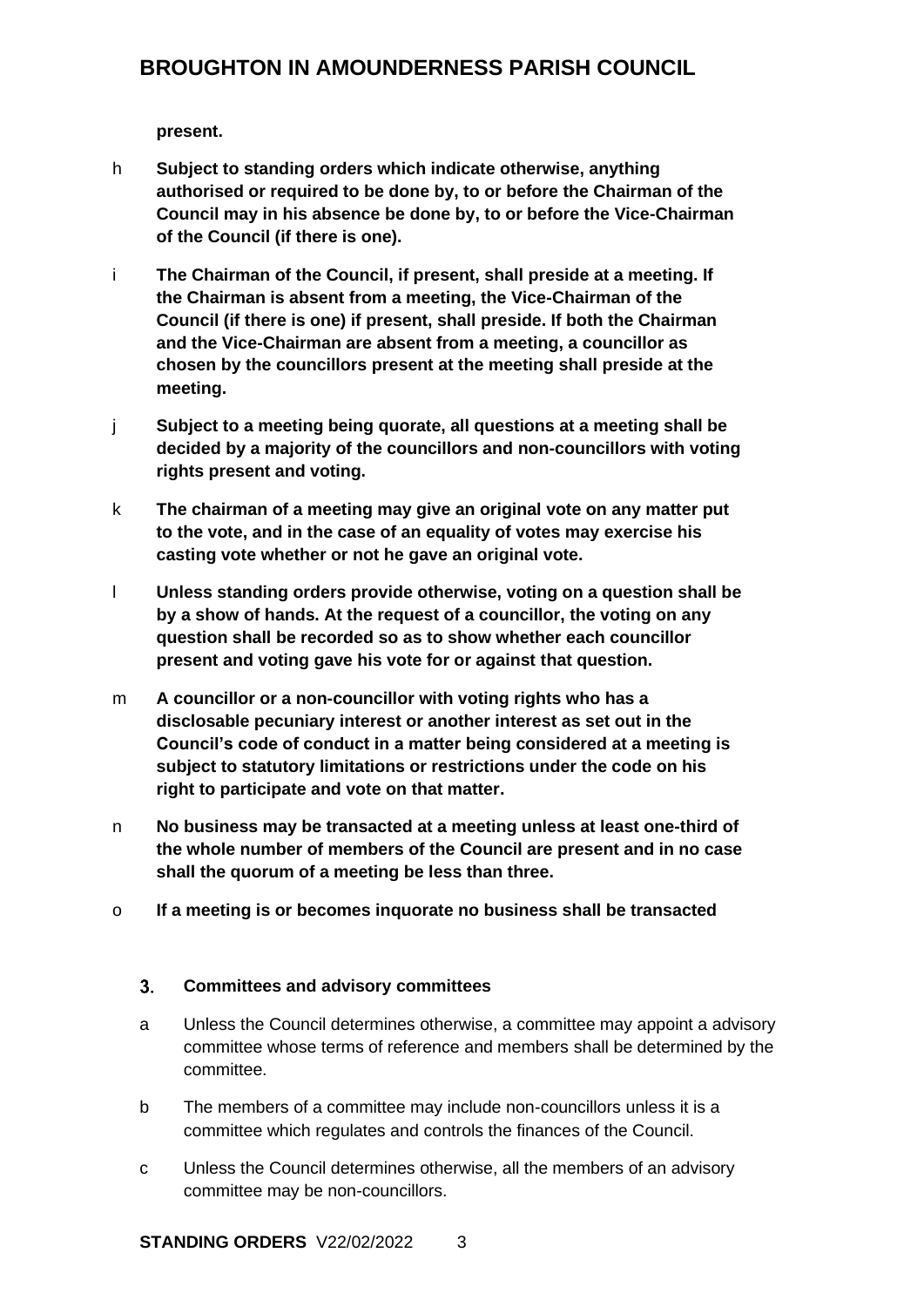- d The Council may appoint standing committees or other committees as may be necessary, and:
	- i. shall determine their terms of reference;
	- ii. shall determine the number and time of the ordinary meetings of a standing committee up until the date of the next annual meeting of the Council;
	- iii. shall permit a committee, other than in respect of the ordinary meetings of a committee, to determine the number and time of its meetings;
	- iv. n/a
	- v. shall determine the place, notice requirements and quorum for a meeting of a committee which, in both cases, shall be no less than three;
	- vi. may dissolve a committee.

#### <span id="page-3-0"></span> $4<sub>1</sub>$ **Ordinary council meetings**

- a **In an election year, the annual meeting of the Council shall be held on or within 14 days following the day on which the councillors elected take office.**
- b **In a year which is not an election year, the annual meeting of the Council shall be held on such day in May as the Council decides.**
- c **If no other time is fixed, the annual meeting of the Council shall take place at 6pm.**
- d **In addition to the annual meeting of the Council, at least three other ordinary meetings shall be held in each year on such dates and times as the Council decides.**
- e **The first business conducted at the annual meeting of the Council shall be the election of the Chairman and Vice-Chairman (if there is one) of the Council.**
- f **The Chairman of the Council, unless he has resigned or becomes disqualified, shall continue in office and preside at the annual meeting until his successor is elected at the next annual meeting of the Council.**
- g **The Vice-Chairman of the Council, if there is one, unless he resigns or becomes disqualified, shall hold office until immediately after the election of the Chairman of the Council at the next annual meeting of the Council.**
- h **In an election year, if the current Chairman of the Council has not been re-elected as a member of the Council, he shall preside at the annual meeting until a successor Chairman of the Council has been elected. The current Chairman of the Council shall not have an original vote in respect of the election of the new Chairman of the Council but shall give a casting**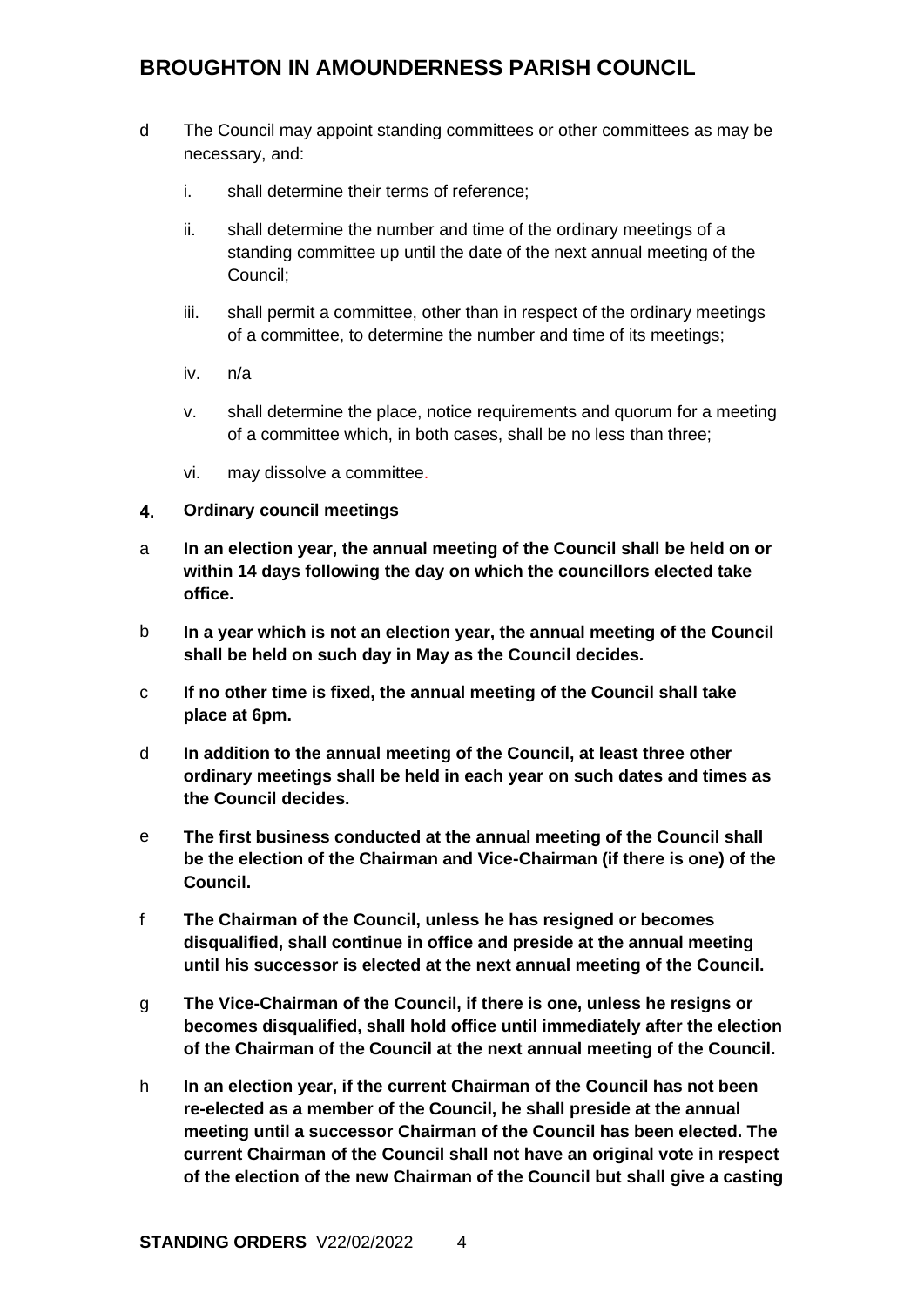**vote in the case of an equality of votes.**

- i **In an election year, if the current Chairman of the Council has been reelected as a member of the Council, he shall preside at the annual meeting until a new Chairman of the Council has been elected. He may exercise an original vote in respect of the election of the new Chairman of the Council and shall give a casting vote in the case of an equality of votes.**
- j Following the election of the Chairman of the Council and Vice-Chairman (if there is one) of the Council at the annual meeting, the business shall include:
	- i. **In an election year, delivery by the Chairman of the Council and councillors of their acceptance of office forms unless the Council resolves for this to be done at a later date. In a year which is not an election year, delivery by the Chairman of the Council of his acceptance of office form unless the Council resolves for this to be done at a later date;**
	- ii. Confirmation of the accuracy of the minutes of the last meeting of the Council;
	- iii. Receipt of the minutes of the last meeting of a committee;
	- iv. Consideration of the recommendations made by a committee;
	- v. Review of delegation arrangements to committees, advisory committees, staff and other local authorities;
	- vi. Review of the terms of reference for committees & remit for Advisory committees;
	- vii. Appointment of members to existing committees;
	- viii. Appointment of any new committees in accordance with standing order 4;
	- ix. Review and adoption of appropriate standing orders and financial regulations;
	- x. Review of representation on or work with external bodies and arrangements for reporting back;
	- xi. Review of inventory of land and other assets including buildings and office equipment;
	- xii. Confirmation of arrangements for insurance cover in respect of all insurable risks;
	- xiii. Review of the Council's and/or staff subscriptions to other bodies;
	- xiv. Review of the Council's complaints procedure;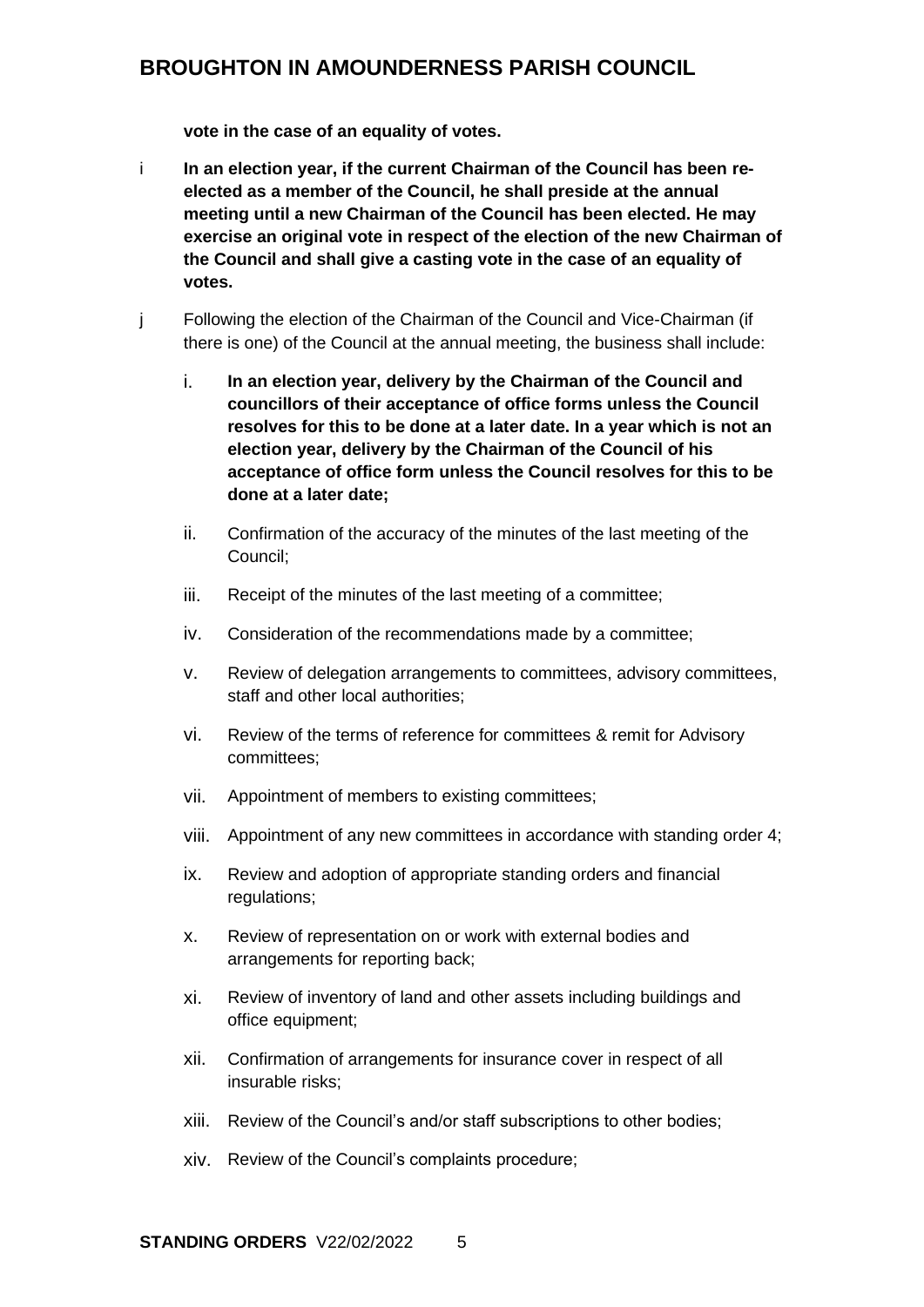- xv. Review of the Council's policies, procedures and practices in respect of its obligations under freedom of information and data protection legislation (*see also standing orders 11, 20 and 21*);
- xvi. Review of the Council's policy for dealing with the press/media;
- xvii. Review of the Council's employment policies and procedures;
- xviii. Review of the Council's expenditure incurred under s.137 of the Local Government Act 1972 or the general power of competence.
- xix. Determining the time and place of ordinary meetings of the Council up to and including the next annual meeting of the Council.
- <span id="page-5-0"></span> $5<sub>1</sub>$ **Extraordinary meetings of the council & committees**
- a **The Chairman of the Council may convene an extraordinary meeting of the Council at any time.**
- b **If the Chairman of the Council does not call an extraordinary meeting of the Council within seven days of having been requested in writing to do so by two councillors, any two councillors may convene an extraordinary meeting of the Council. The public notice giving the time, place and agenda for such a meeting shall be signed by the two councillors.**
- <span id="page-5-1"></span>6. **Previous resolutions**
- a When a motion moved pursuant to standing order 7(a) has been disposed of, no similar motion may be moved for a further six months.

#### <span id="page-5-2"></span> $\overline{7}$ . **Voting on appointments**

a Where more than two persons have been nominated for a position to be filled by the Council and none of those persons has received an absolute majority of votes in their favour, the name of the person having the least number of votes shall be struck off the list and a fresh vote taken. This process shall continue until a majority of votes is given in favour of one person. A tie in votes may be settled by the casting vote exercisable by the chairman of the meeting.

#### <span id="page-5-3"></span>8. **Motions for a meeting that require written notice to be given to the proper officer**

- a A motion shall relate to the responsibilities of the meeting for which it is tabled and in any event shall relate to the performance of the Council's statutory functions, powers and obligations or an issue which specifically affects the Council's area or its residents.
- b No motion may be moved at a meeting unless it is on the agenda and the mover has given written notice of its wording to the Proper Officer at least (5) clear days before the meeting. Clear days do not include the day of the notice or the day of the meeting.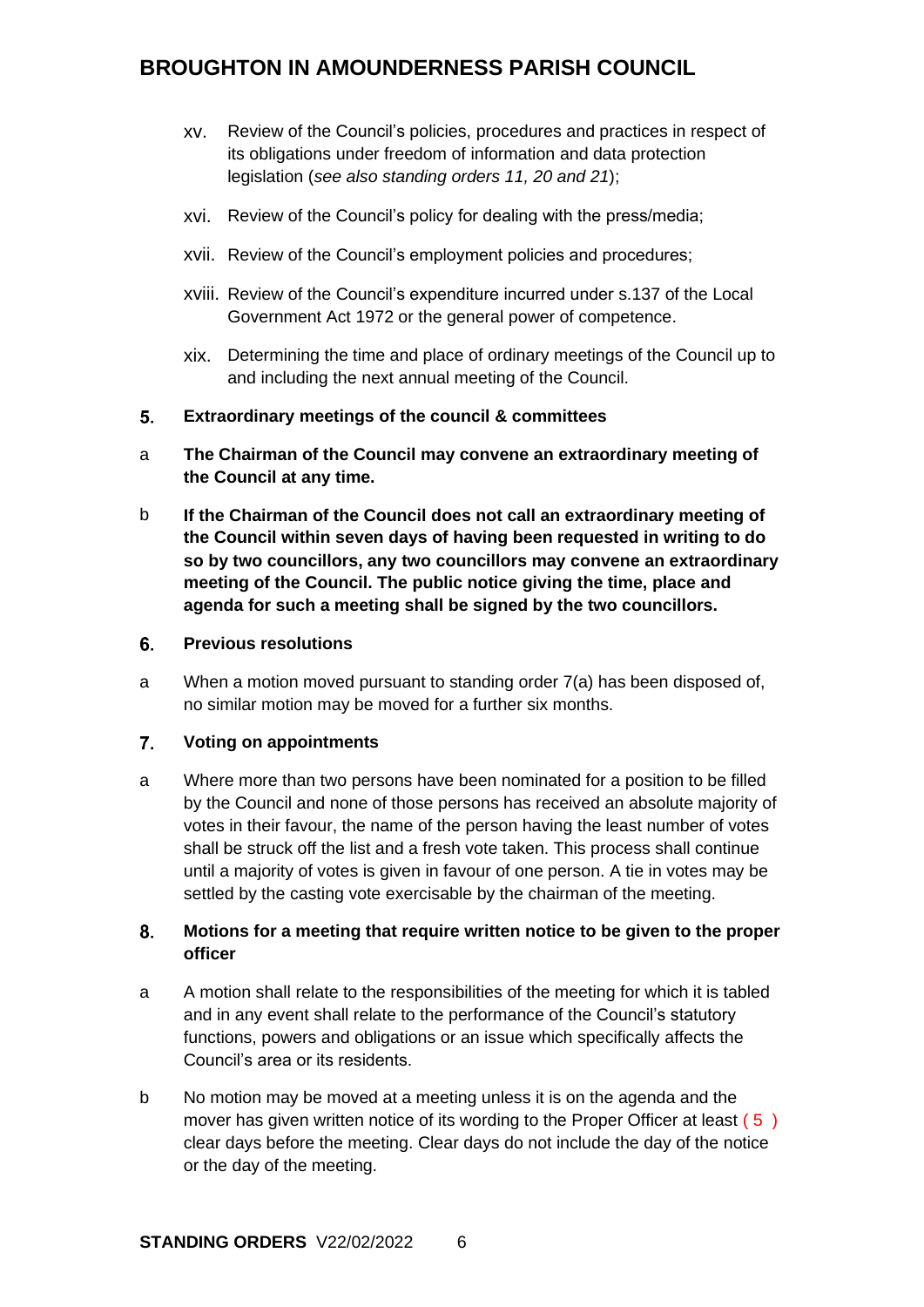- c The Proper Officer may, before including a motion on the agenda received in accordance with standing order 9(b), correct obvious grammatical or typographical errors in the wording of the motion.
- d If the Proper Officer considers the wording of a motion received in accordance with standing order 9(b) is not clear in meaning, the motion shall be rejected until the mover of the motion resubmits it, so that it can be understood, in writing, to the Proper Officer at least 5 clear days before the meeting.
- e If the wording or subject of a proposed motion is considered improper, the Proper Officer shall consult with the chairman of the forthcoming meeting or, as the case may be, the councillors who have convened the meeting, to consider whether the motion shall be included in the agenda or rejected.
- f The decision of the Proper Officer or chairman of the parish council as to whether or not to include the motion on the agenda shall be final.

#### <span id="page-6-0"></span> $9<sub>-</sub>$ **Motions at a meeting that do not require written notice**

- a The following motions may be moved at a meeting without written notice to the Proper Officer:
	- i. to correct an inaccuracy in the draft minutes of a meeting;
	- ii. to move to a vote;
	- iii. to defer consideration of a motion;
	- iv. to refer a motion to a particular committee or sub-committee;
	- v. to appoint a person to preside at a meeting;
	- vi. to change the order of business on the agenda;
	- vii. to proceed to the next business on the agenda;
	- viii. to require a written report;
	- ix. to appoint a committee and their members;
	- x. to extend the time limits for speaking;
	- xi. to exclude the press and public from a meeting in respect of confidential or other information which is prejudicial to the public interest;
	- xii. to not hear further from a councillor or a member of the public;
	- xiii. to exclude a councillor or member of the public for disorderly conduct;
	- xiv. to temporarily suspend the meeting;
	- xv. to suspend a particular standing order (unless it reflects mandatory statutory or legal requirements):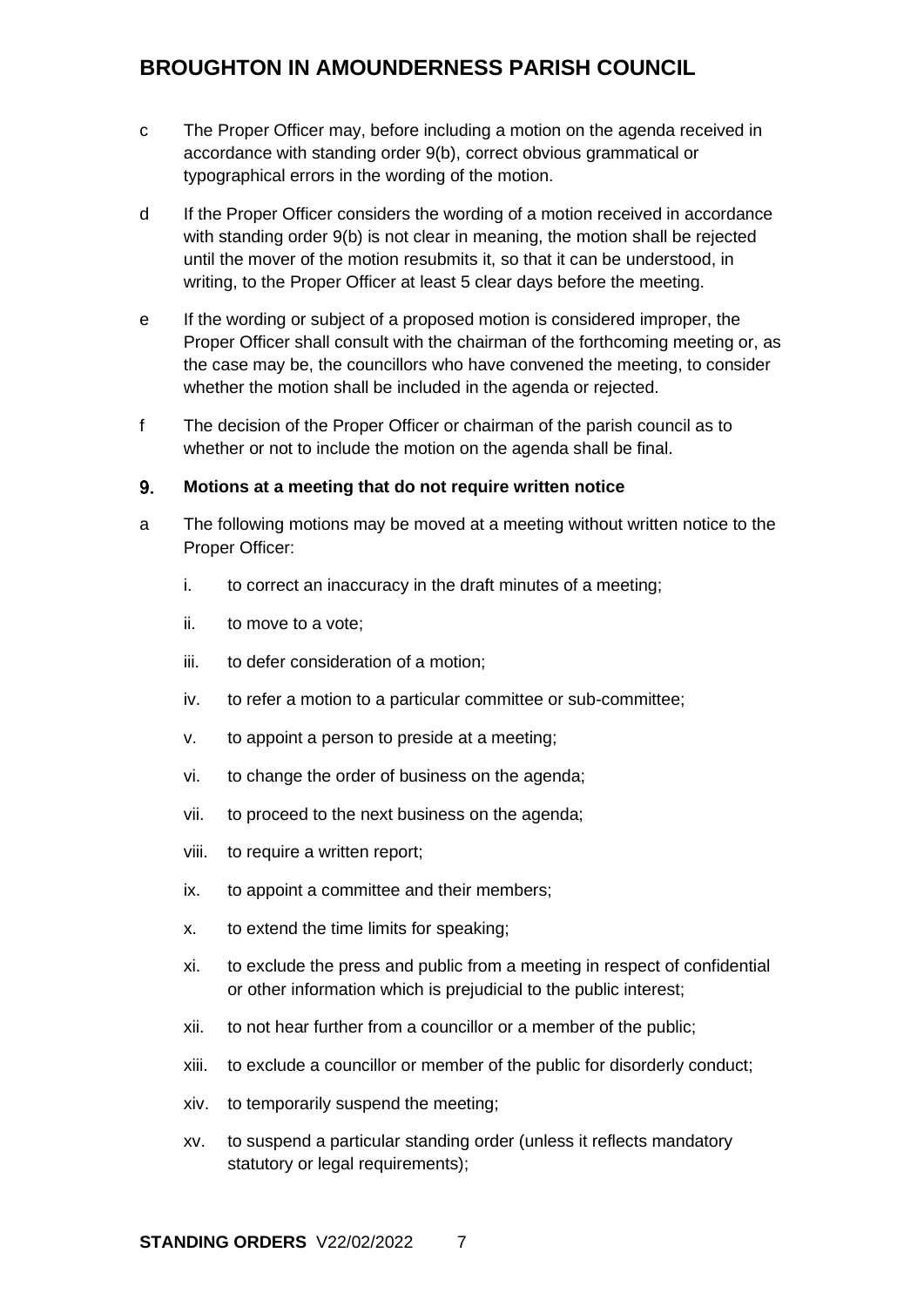xvi. to adjourn the meeting; or

xvii. to close the meeting.

### <span id="page-7-0"></span>**Management of information**

See also standing order 20.

- a **The Council shall have in place and keep under review, technical and organisational measures to keep secure information (including personal data) which it holds in paper and electronic form. Such arrangements shall include deciding who has access to personal data and encryption of personal data.**
- b **The Council shall have in place, and keep under review, policies for the retention and safe destruction of all information (including personal data) which it holds in paper and electronic form. The Council's retention policy shall confirm the period for which information (including personal data) shall be retained or if this is not possible the criteria used to determine that period (e.g. the Limitation Act 1980).**
- c **The agenda, papers that support the agenda and the minutes of a meeting shall not disclose or otherwise undermine confidential information or personal data without legal justification.**
- d **Councillors, staff, the Council's contractors and agents shall not disclose confidential information or personal data without legal justification.**

## <span id="page-7-1"></span>**Draft minutes**

Full Council meetings & Committee meetings

- a If the draft minutes of a preceding meeting have been served on councillors with the agenda to attend the meeting at which they are due to be approved for accuracy, they shall be taken as read.
- b There shall be no discussion about the draft minutes of a preceding meeting except in relation to their accuracy. A motion to correct an inaccuracy in the draft minutes shall be moved in accordance with standing order 10(a)(i).
- c The accuracy of draft minutes, including any amendment(s) made to them, shall be confirmed by resolution and shall be signed by the chairman of the meeting and stand as an accurate record of the meeting to which the minutes relate.
- d **If the Council's gross annual income or expenditure (whichever is higher) does not exceed £25,000, it shall publish draft minutes on a website which is publicly accessible and free of charge not later than one month after the meeting has taken place.**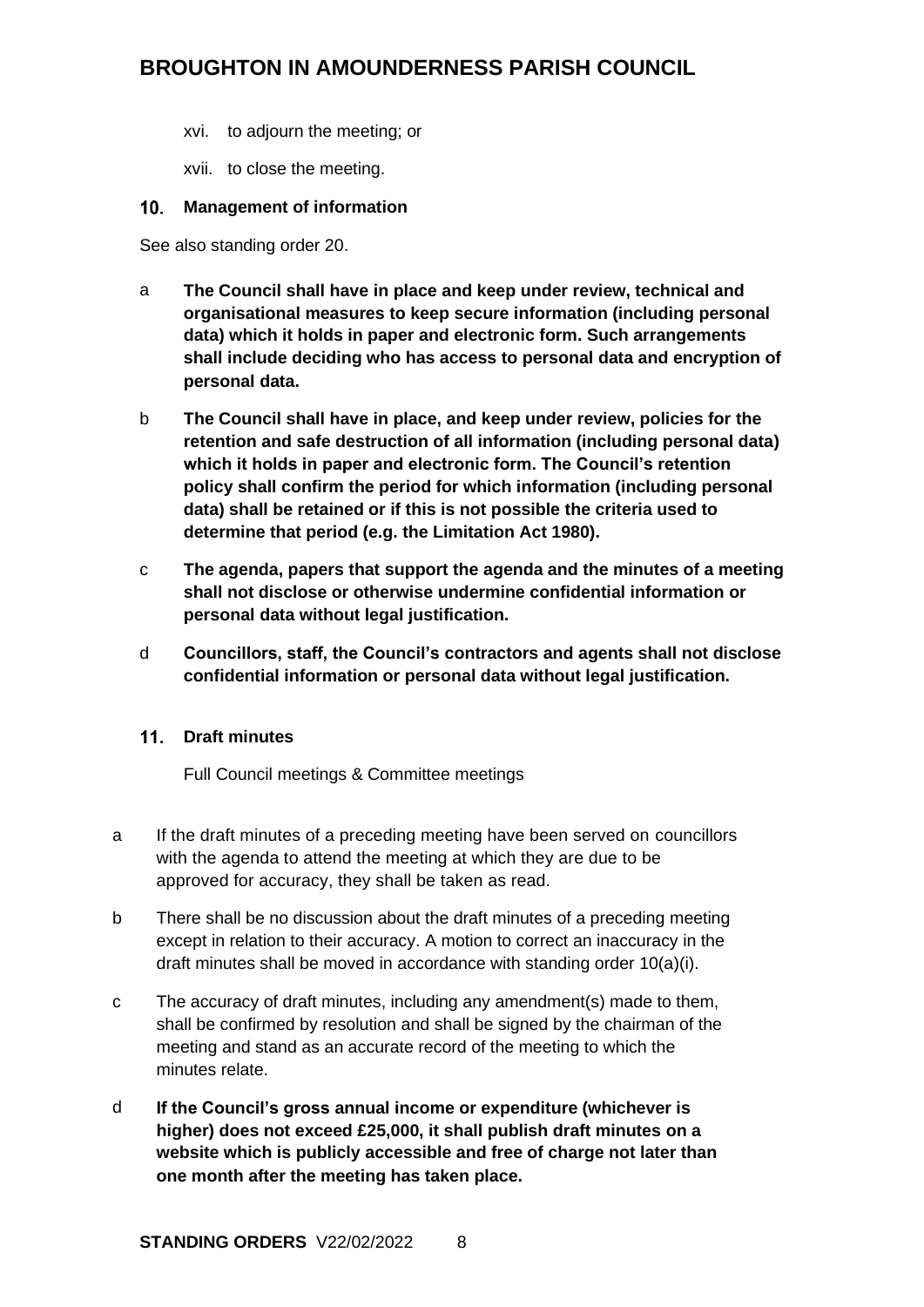### <span id="page-8-0"></span>**Code of conduct and dispensations**

See also standing order 3(u).

- a All councillors and non-councillors with voting rights shall observe the **Code of Conduct** adopted by the Council.
- b Unless he has been granted a dispensation, a councillor or non-councillor with voting rights shall withdraw from a meeting when it is considering a matter in which he has a disclosable pecuniary interest. They may return to the meeting after it has considered the matter in which he had the interest.
- c Unless they have been granted a dispensation, a councillor or non-councillor with voting rights shall withdraw from a meeting when it is considering a matter in which he has another interest if so required by the Council's code of conduct. They may return to the meeting after it has considered the matter in which they had the interest.
- d **Dispensation requests shall be in writing and submitted to the Proper Officer** as soon as possible before the meeting, or failing that, at the start of the meeting for which the dispensation is required.
- e A dispensation request shall confirm:
	- i. the description and the nature of the disclosable pecuniary interest or other interest to which the request for the dispensation relates;
	- ii. whether the dispensation is required to participate at a meeting in a discussion only or a discussion and a vote;
	- iii. the date of the meeting or the period (not exceeding four years) for which the dispensation is sought; and
	- iv. an explanation as to why the dispensation is sought.
- f Subject to standing orders 13(d) and (f), a dispensation request shall be considered [by the Proper Officer before the meeting or, if this is not possible, at the start of the meeting for which the dispensation is required] OR [at the beginning of the meeting of the Council, or committee for which the dispensation is required].
- **g A dispensation may be granted in accordance with standing order 13(e) if having regard to all relevant circumstances any of the following apply:**
	- **i. without the dispensation the number of persons prohibited from participating in the particular business would be so great a proportion of the meeting transacting the business as to impede the transaction of the business;**
	- **ii. granting the dispensation is in the interests of persons living in the**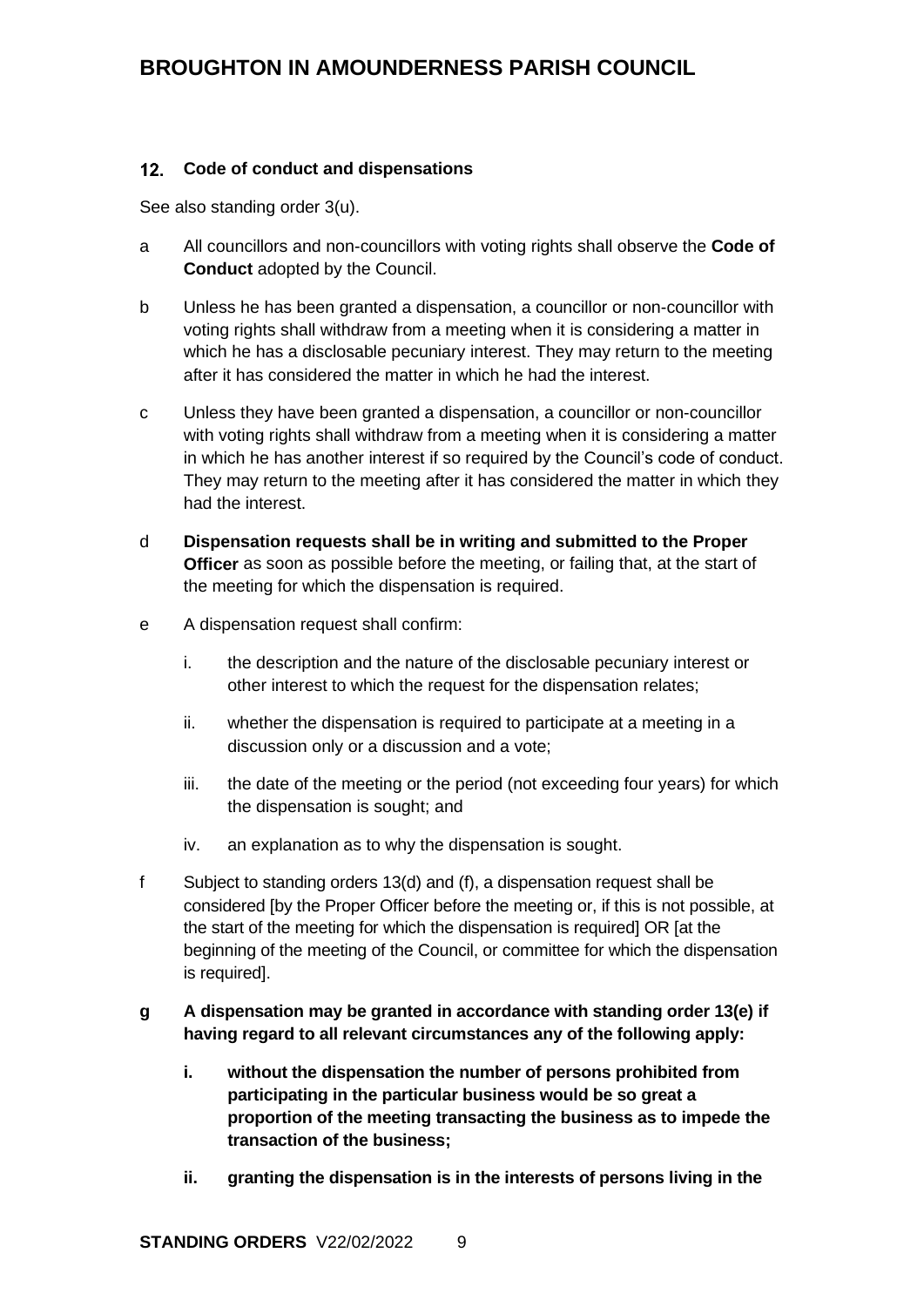### **Council's area; or**

### **iii. it is otherwise appropriate to grant a dispensation.**

### <span id="page-9-0"></span>**Code of conduct complaints**

- a Upon notification by the District or Unitary Council that it is dealing with a complaint that a councillor or non-councillor with voting rights has breached the Council's code of conduct, the Proper Officer shall, subject to standing order 11, report this to the Council.
- b Where the notification in standing order 14(a) relates to a complaint made by the Proper Officer, the Proper Officer shall notify the Chair of Council of this fact, and the Chair shall nominate another staff member to assume the duties of the Proper Officer in relation to the complaint until it has been determined and the Council has agreed what action, if any, to take in accordance with standing order 14(d).
- c The Council may:
	- i. provide information or evidence where such disclosure is necessary to investigate the complaint or is a legal requirement;
	- ii. seek information relevant to the complaint from the person or body with statutory responsibility for investigation of the matter;
- d **Upon notification by the District or Unitary Council that a councillor or non-councillor with voting rights has breached the Council's code of conduct, the Council shall consider what, if any, action to take against him. Such action excludes disqualification or suspension from office.**
- <span id="page-9-1"></span>14. Proper officer
- **a The Proper Officer shall be the clerk**
- b The Proper Officer shall:
	- i. **at least three clear days before a meeting of the council, a committee,**
		- **serve on councillors by delivery or post at their residences or by email authenticated in such manner as the Proper Officer thinks fit, a signed summons confirming the time, place and the agenda (provided the councillor has consented to service by email), and**
		- **Provide, in a conspicuous place, public notice of the time, place and agenda (provided that the public notice with agenda of an extraordinary meeting of the Council convened by councillors is signed by them).**

*See standing order 3(b) for the meaning of clear days for a meeting of a full council and standing order 3(c) for the meaning of clear days for a*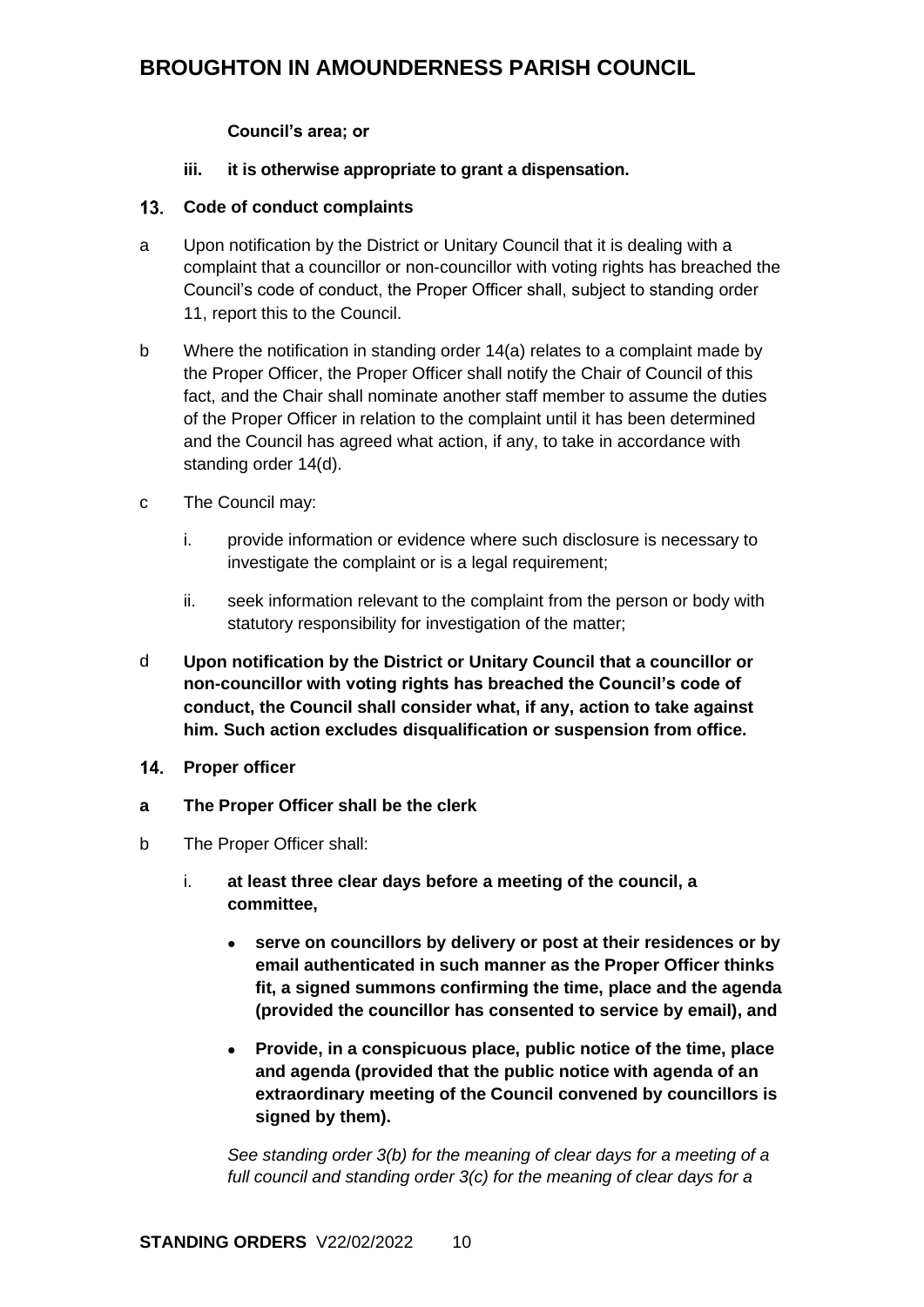### *meeting of a committee;*

- ii. subject to standing order 9, include on the agenda all motions in the order received unless a councillor has given written notice at least ( 5 ) days before the meeting confirming his withdrawal of it;
- iii. **convene a meeting of the Council for the election of a new Chairman of the Council, occasioned by a casual vacancy in his office;**
- iv. **facilitate inspection of the minute book by local government electors;**
- v. **receive and retain copies of byelaws made by other local authorities;**
- vi. hold acceptance of office forms from councillors;
- vii. hold a copy of every councillor's register of interests;
- viii. assist with responding to requests made under freedom of information legislation and rights exercisable under data protection legislation, in accordance with the Council's relevant policies and procedures;
- ix. liaise, as appropriate, with the Council's Data Protection Officer (if there is one);
- x. receive and send general correspondence and notices on behalf of the Council except where there is a resolution to the contrary;
- xi. assist in the organisation of, storage of, access to, security of and destruction of information held by the Council in paper and electronic form subject to the requirements of data protection and freedom of information legislation and other legitimate requirements (e.g. the Limitation Act 1980);
- xii. arrange for legal deeds to be executed; (*see also standing order 23);*
- xiii. arrange or manage the prompt authorisation, approval, and instruction regarding any payments to be made by the Council in accordance with its financial regulations;
- xiv. refer a major planning application received by the Council to the Chair or in their absence the Vice-Chair (of the Council] within two working days of receipt to facilitate an extraordinary meeting if the nature of a planning application requires consideration before the next ordinary meeting of the Council

### <span id="page-10-0"></span>15. Responsible financial officer

a The Council shall appoint **an** appropriate person to undertake the work of the Responsible Financial Officer when the Responsible Financial Officer is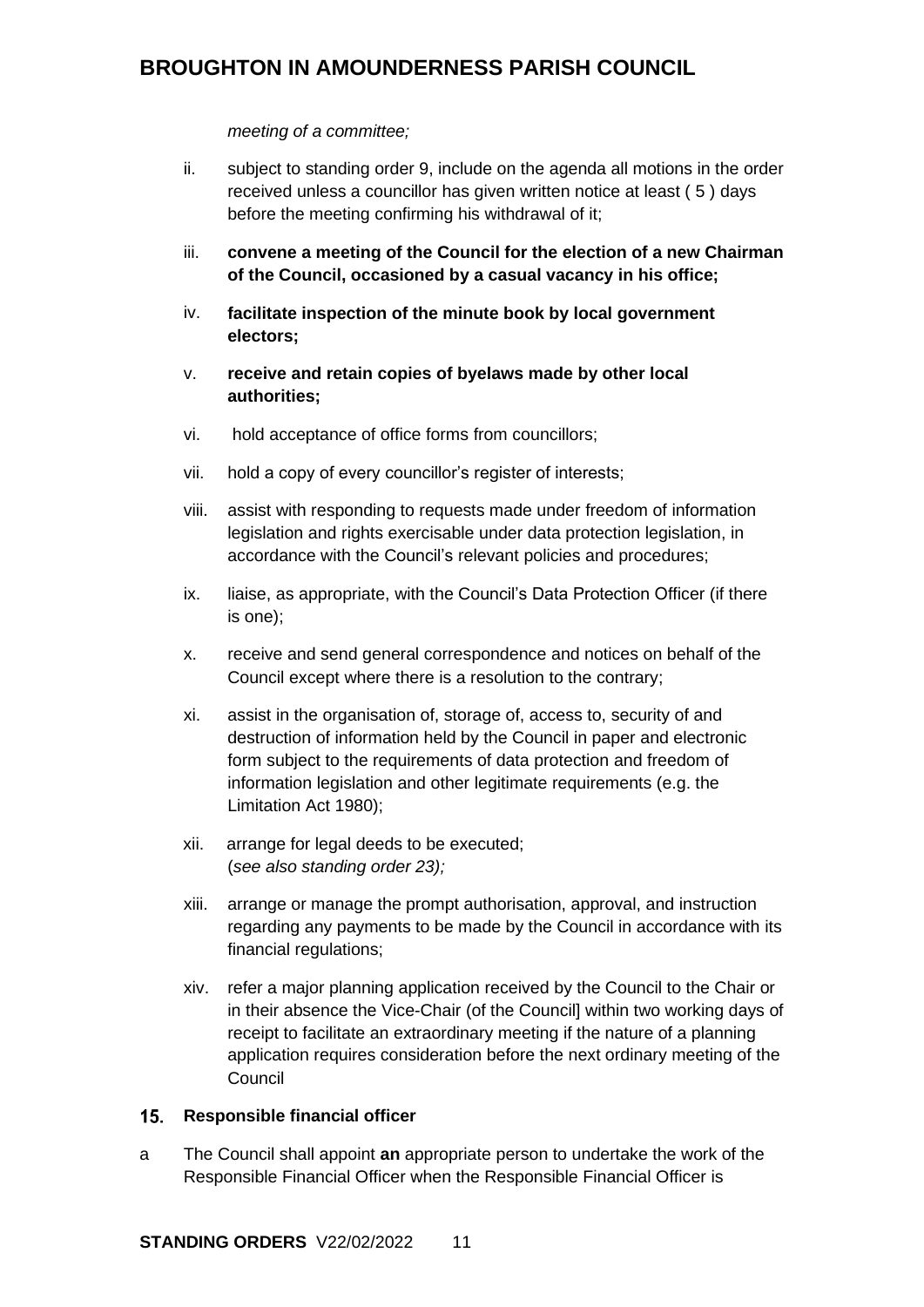absent.

#### <span id="page-11-0"></span> $16.$ **Accounts and accounting statements**

- a "Proper practices" in standing orders refer to the most recent version of "Governance and Accountability for Local Councils – a Practitioners' Guide".
- b All payments by the Council shall be authorised, approved and paid in accordance with the law, proper practices and the Council's financial regulations.
- c The Responsible Financial Officer shall supply to each councillor as soon as practicable after 30 June, 30 September and 31 December in each year a statement to summarise:
	- i. the Council's receipts and payments (or income and expenditure) for each quarter;
	- ii. the Council's aggregate receipts and payments (or income and expenditure) for the year to date;
	- iii. the balances held at the end of the quarter being reported and

which includes a comparison with the budget for the financial year and highlights any actual or potential overspends.

- d As soon as possible after the financial year end at 31 March, the Responsible Financial Officer shall provide:
	- i. each councillor with a statement summarising the Council's receipts and payments (or income and expenditure) for the last quarter and the year to date for information; and
	- ii. to the Council the accounting statements for the year in the form of Section 2 of the annual governance and accountability return, as required by proper practices, for consideration and approval.
- e The year-end accounting statements shall be prepared in accordance with proper practices and apply the form of accounts determined by the Council (receipts and payments, or income and expenditure) for the year to 31 March. A completed draft annual governance and accountability return shall be presented to all councillors at least 14 days prior to anticipated approval by the Council. The annual governance and accountability return of the Council, which is subject to external audit, including the annual governance statement, shall be presented to the Council for consideration and formal approval before 30 June.

## <span id="page-11-1"></span>**Financial controls and procurement**

a. The Council shall consider and approve financial regulations drawn up by the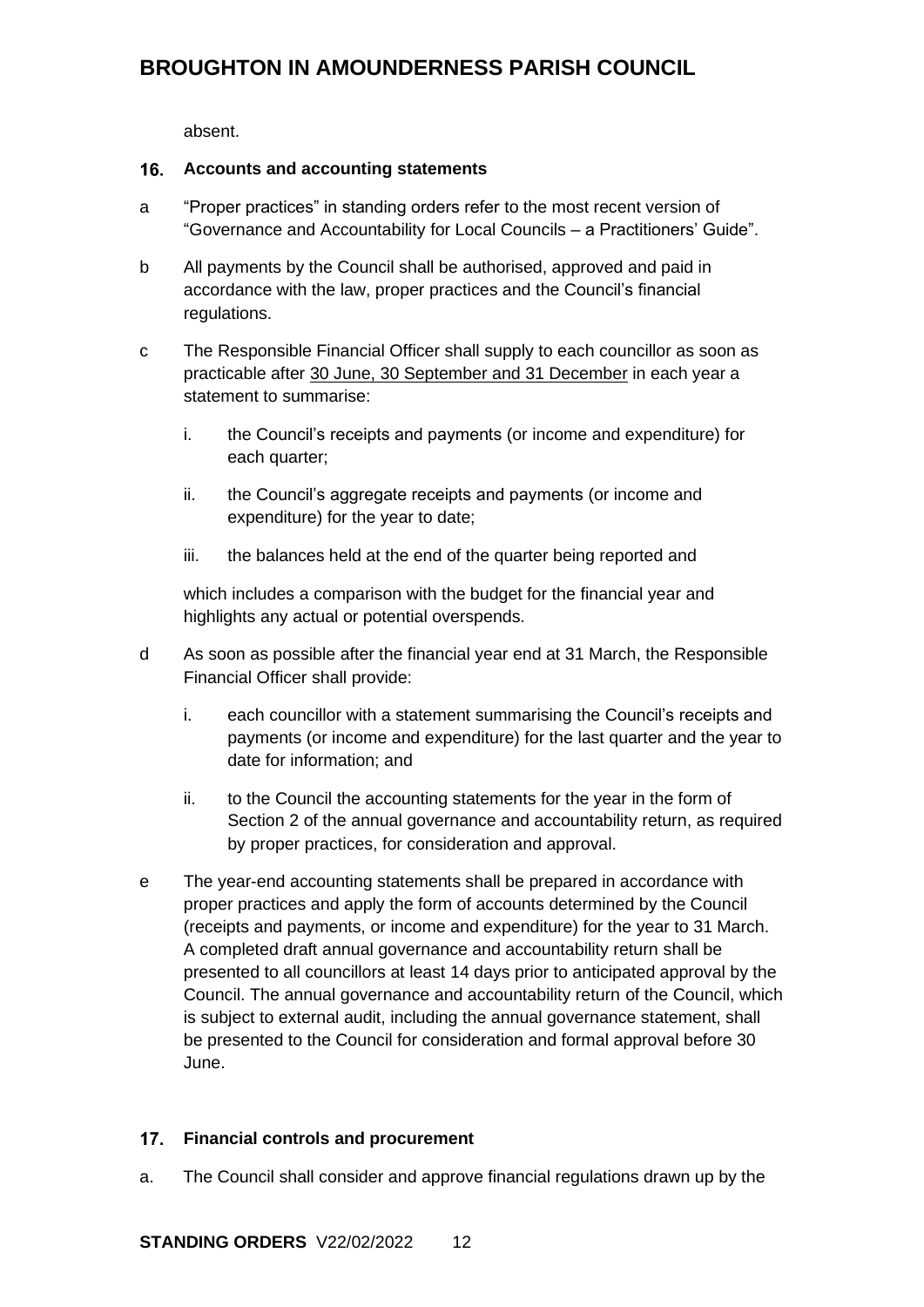Responsible Financial Officer, which shall include detailed arrangements in respect of the following:

- i. the keeping of accounting records and systems of internal controls;
- ii. the assessment and management of financial risks faced by the Council;
- iii. the work of the independent internal auditor in accordance with proper practices and the receipt of regular reports from the internal auditor, which shall be required at least annually;
- iv. the inspection and copying by councillors and local electors of the Council's accounts and/or orders of payments; and
- b. Financial regulations shall be reviewed regularly and at least bi-annually for fitness of purpose.
- c. **A public contract regulated by the Public Contracts Regulations 2015 with an estimated value in excess of £10000 but less than the relevant thresholds in standing order 18(f) is subject to Regulations 109-114 of the Public Contracts Regulations 2015 which include a requirement on the Council to advertise the contract opportunity on the Contracts Finder website regardless of what other means it uses to advertise the opportunity unless it proposes to use an existing list of approved suppliers (framework agreement).**
- d. Subject to additional requirements in the financial regulations of the Council, the tender process for contracts for the supply of goods, materials, services or the execution of works shall be to the required procurement process through the government portal
- e. Neither the Council, nor a committee or a sub-committee with delegated responsibility for considering tenders, is bound to accept the lowest value tender.
- f. **A public contract regulated by the Public Contracts Regulations 2015 with an estimated value in excess of £189,330 for a public service or supply contract or in excess of £4,733,252 for a public works contract; or £663,540 for a social and other specific services contract (or other thresholds determined by the European Commission every two years and published in the Official Journal of the European Union (OJEU)) shall comply with the relevant procurement procedures and other requirements in the Public Contracts Regulations 2015 which include advertising the contract opportunity on the Contracts Finder website and in OJEU.**
- g. **A public contract in connection with the supply of gas, heat, electricity, drinking water, transport services, or postal services to the public; or the provision of a port or airport; or the exploration for or extraction of gas, oil or solid fuel with an estimated value in excess of £378,660 for a supply, services or design contract; or in excess of £4,733,252 for a**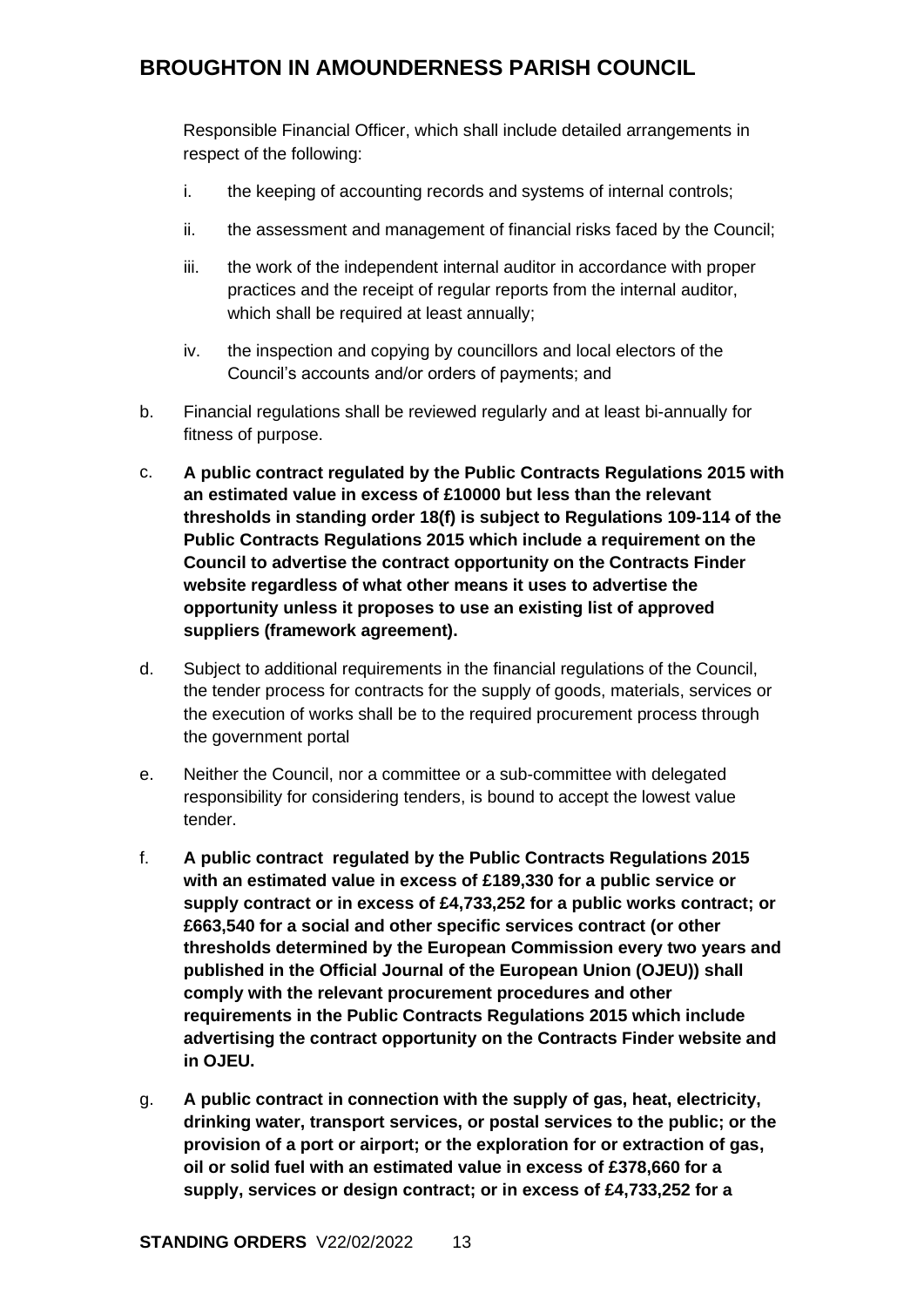**works contract; or £663,540 for a social and other specific services contract (or other thresholds determined by the European Commission every two years and published in OJEU) shall comply with the relevant procurement procedures and other requirements in the Utilities Contracts Regulations 2016.**

### <span id="page-13-0"></span>**Handling staff matters**

- a A matter personal to a member of staff that is being considered by a meeting of the Personel committee
- b Subject to the Council's policy regarding absences from work, the Council's member of staff shall notify the chair of council or if they are not available, the vice-chair of absence occasioned by illness or other reason and that person shall report such absence to Personel committee at its next meeting.
- c The chair of personel committee shall upon a resolution conduct a review of the performance and appraisal of the work of staff members. The reviews and appraisal shall be reported in writing and are subject to approval by the Personel committee
- d Subject to the current employment law criteria the Council's regarding the handling of grievance matters, the Council's member of staff shall contact the chair of council or in their absence, the vice-chair of council in respect of an informal or formal grievance matter
- e Subject to current employment law criteria the Council's policy regarding the handling of grievance matters, if an informal or formal grievance matter raised by the member of staff's relates to the chair or vice-chair of the council or committees this shall be communicated to another member of council who shall be reported back to the full council
- f Any persons responsible for all or part of the management of staff shall treat as confidential the written records of all meetings relating to their performance, capabilities, grievance or disciplinary matters.

### <span id="page-13-1"></span>**Responsibilities to provide information**

See also standing order 21.

- a **In accordance with freedom of information legislation, the Council shall publish information in accordance with its publication scheme and respond to requests for information held by the Council.**
- **b The Council, shall publish information in accordance with the requirements of the Local Government (Transparency Requirements) (England) Regulations 2015**.

## <span id="page-13-2"></span>**Responsibilities under data protection legislation**

Below is not an exclusive list. See also standing order 11.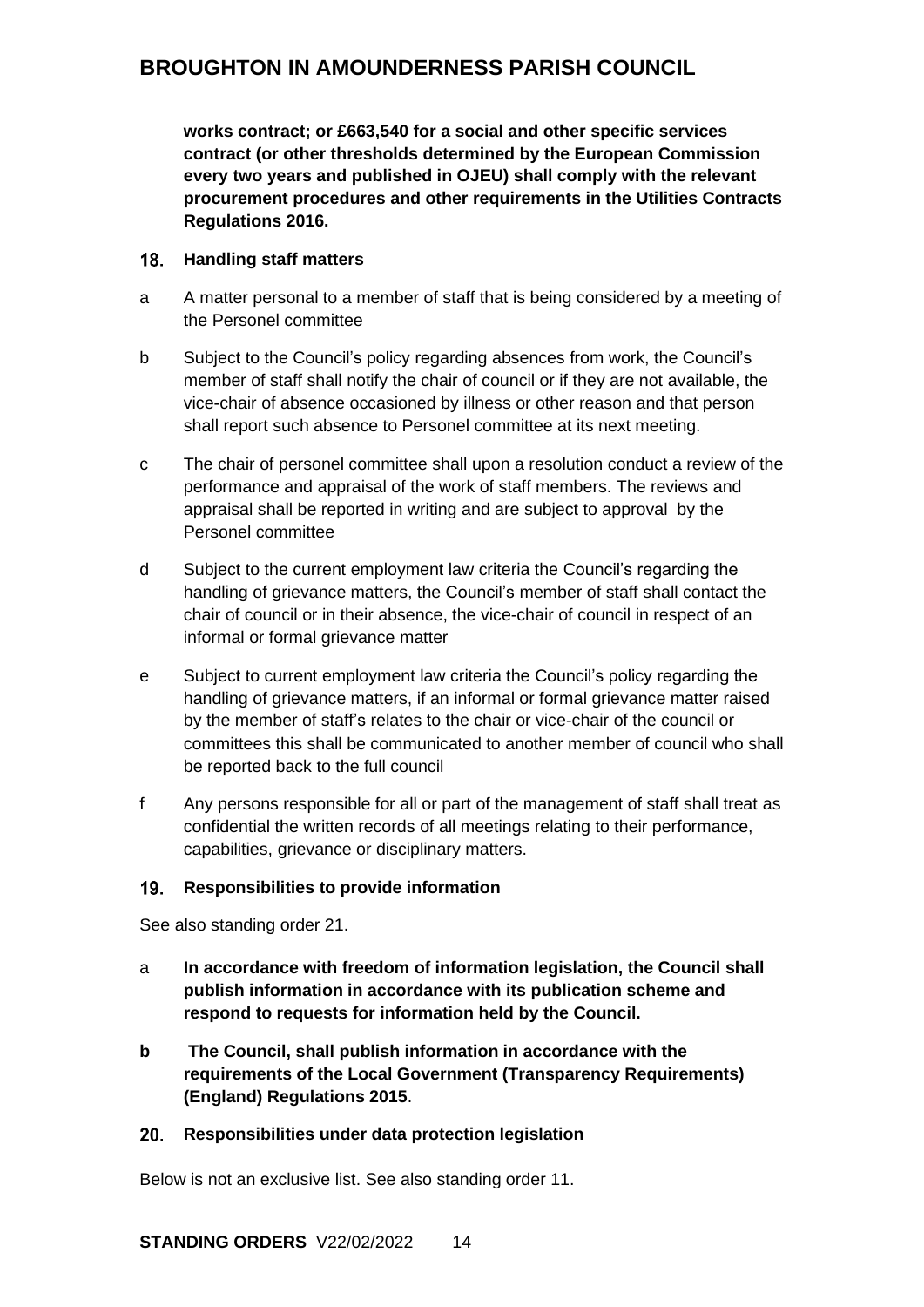- a **The Council must appoint a Data Protection Officer.**
- b **The Council shall have policies and procedures in place to respond to an individual exercising statutory rights concerning his personal data.**
- c **The Council shall have a written policy in place for responding to and managing a personal data breach.**
- d **The Council shall keep a record of all personal data breaches comprising the facts relating to the personal data breach, its effects and the remedial action taken.**
- e **The Council shall ensure that information communicated in its privacy notice(s) is in an easily accessible and available form and kept up to date.**
- f **The Council shall maintain a written record of its processing activities.**

### <span id="page-14-0"></span>**Relations with the press/media**

a Requests from the press or other media for an oral or written comment or statement from the Council, its councillors or staff shall be handled in accordance with the Council's policy in respect of dealing with the press and/or other media.

#### <span id="page-14-1"></span> $22.$ **Execution and sealing of legal deeds**

See also standing orders 15(b)(xii) and (xvii).

a A legal deed shall not be executed on behalf of the Council unless authorised by a resolution.

## **Subject to standing order 23(a), any two councillors may sign, on behalf of the Council, any deed required by law and the Proper Officer shall witness their signatures.**

*The above is applicable to a Council without a common seal.*

## <span id="page-14-2"></span>**Communicating with district and county or unitary councillors**

- a An invitation to attend a meeting of the Council shall be sent, together with the agenda, to the ward councillor(s) of the District and County Council representing the area of the Council.
- b Unless the Council determines otherwise, a copy of each communication sent to the District and County Council shall be sent to the ward councillor(s) representing the area of the Council.

### <span id="page-14-3"></span>**Restrictions on councillor activities**

a. Unless duly authorised **NO** councillor shall: